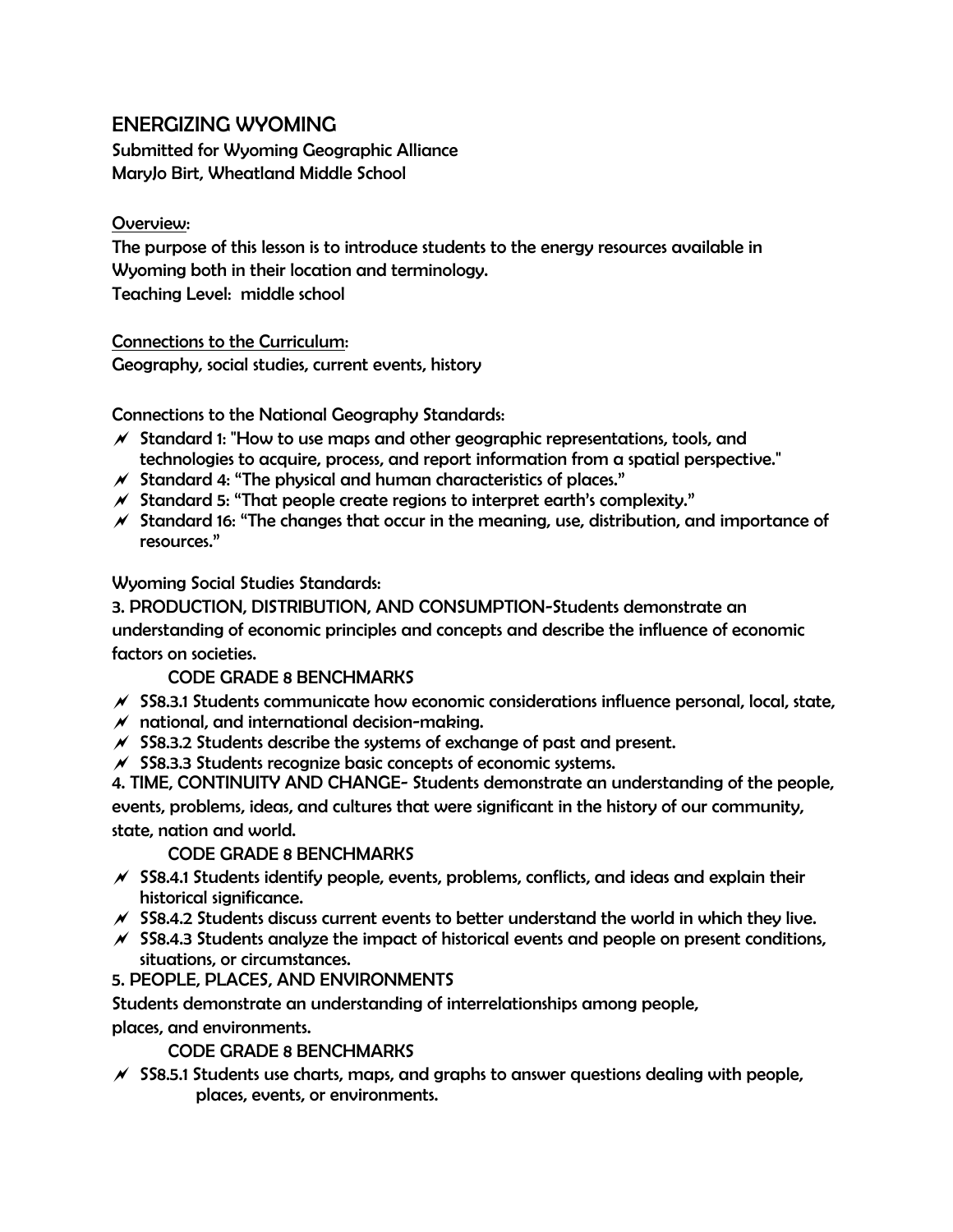- $\mathscr N$  SS8.5.2 Students apply the themes of geography to topics being studied.
- $\mathcal N$  SS8.5.3 Students demonstrate an ability to organize and process spatial information; i.e., You Are Here maps of various areas.

Time: 45 minutes

Materials Required:

- $\mathcal N$  Computer and projector for "Zoom in Inquiry"
- $\times$  Large Wyoming map
- $\mathcal N$  Read-Around Wyoming's Energy Resources cards/strips
- $\times$  3-D icons with read-around strips

Objectives: The Students will:

- $\mathscr N$  Use primary resources to provide a visual connection to the history of Wyoming's energy resources.
- $\mathcal N$  To identify key terms and names of several energy resources and related topics in Wyoming.
- $\mathcal N$  Locate Wyoming's energy resources using the large map of Wyoming.

#### Geographic Skills:

- $M$  Acquiring Geographic Information
- $M$  Organizing Geographic Information
- $\mathcal N$  Answering Geographic Questions

#### Suggested Procedure

#### Opening: Procedure:

- $\mathcal N$  Anticipatory Set Zoom In to History
- $\mathcal N$  Students will discuss key terms related to energy sources in Wyoming.
- $\mathcal N$  Guided Practice Students will locate key locations for Wyoming's energy resources.

#### Development:

Introduce students to the discovery and use of energy resources in Wyoming. The questioning on the PowerPoint uses Bloom's Taxonomy and allows students to inquire about resources in knowledge based as well as analytically.

Begin with the Zoom in Inquiry on Wyoming Energy. Present the slides with opportunity for the students to respond both at their tables and then whole group. Ending slides are used to introduce a variety of terminology that students will encounter throughout the unit. At the conclusion of the PowerPoint students will select an icon to be place on the large Wyoming map. Directions for the map activity: Read the card with the "I have the first card…" and listen for the clues for each of the remaining icons. After icon card is read, place the icon on the map and step back waiting for the remaining cards to be read. If there are more icons than students, some may read more than one.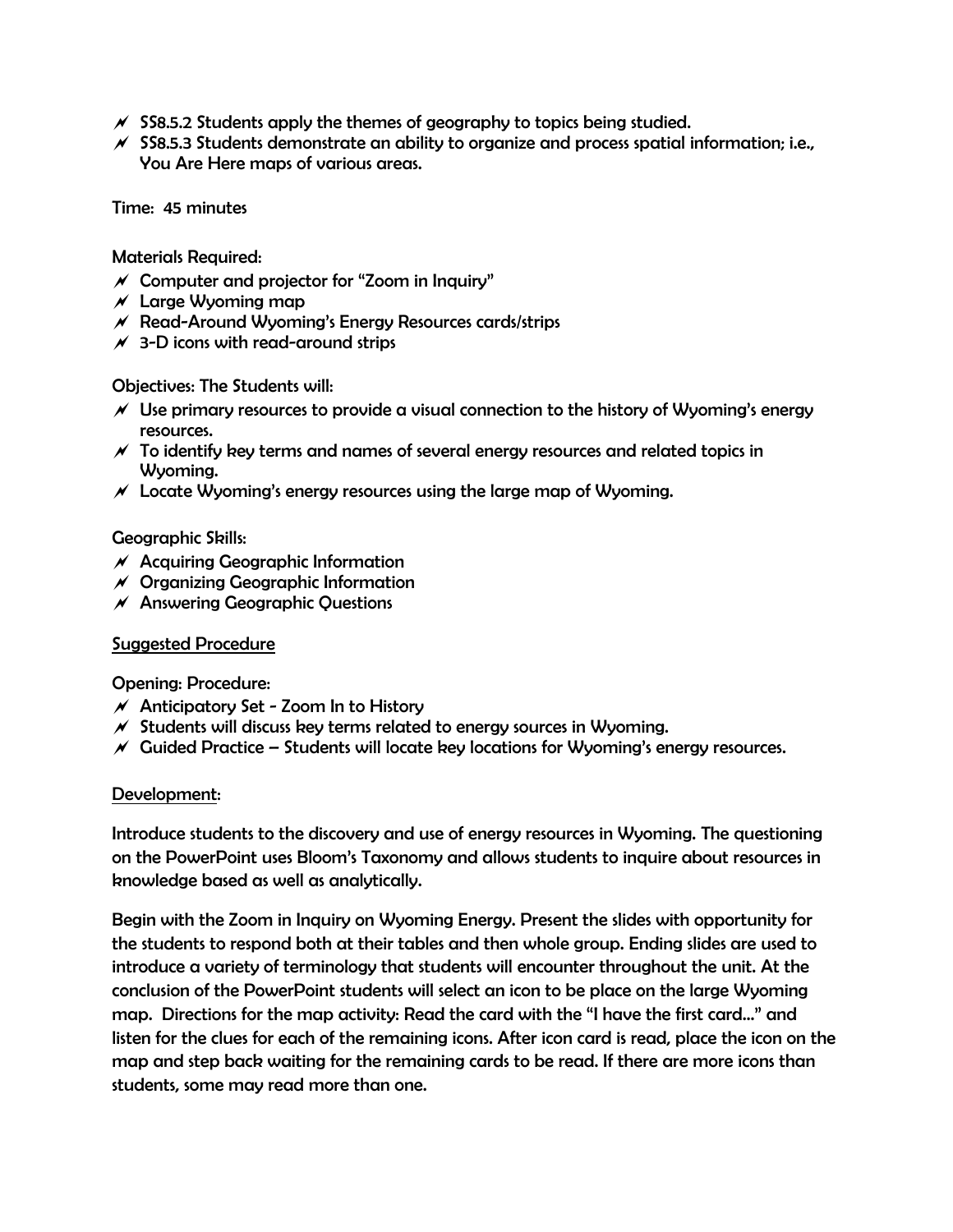### Closing:

Discuss the location of the major resources, mines, plants, refineries, etc. Ask questions that students may need to research in later lessons. Main goal is to draw students in – spark their interest in Wyoming Energy Resources. Is there any location that seems to have a wealth of resources? Is there a reason why energy resources and plants or refineries are close in proximity? What forms of transportation are used to move resources? Allow students time to process the information and generate their own questions?

#### Suggested Student Assessment:

Assessment for this introduction is performance based- students are expected to participate in the question and answer section of the Zoom In and listen and respond to one another by placing their icon on the map.

### Extending the Lesson:

- $\mathcal N$  Define the terminology discussed. Students create a set of energy flash cards with the list of words below. Adapt flash cards to student needs decrease number and/or use pictures for English Language Learners or special need students. Vocabulary list should be available to students.
- $\mathscr N$  Students select an energy topic and the location in Wyoming where that energy may be found, research and develop a brochure or PowerPoint to share with the class.
- $\mathscr M$  Map out the areas on the map associated with energy (mines, plants, refineries etc.)
- $\mathscr N$  Read- around-- Assessment For Learning rather than the introduction model use the read- around to give clues to others to check student learning.

#### Terminology to be discussed

| coal     | coal mine         | crude oil              | energy             | export                 | fracking |
|----------|-------------------|------------------------|--------------------|------------------------|----------|
| import   | natural gas       | nonrenewable oil field |                    | oil refinery           | oil well |
| pipeline | power plant       | reclamation            | renewable resource |                        | solar    |
| thorium  | transmission line | uranium                |                    | wind farm wind turbine |          |

#### RESOURCES:

- http://www.elitelawyerproject.com/blog/oil-rig-accidents-see-a-wyoming-wrongful-deathattorney/
- $M$  http://www.wyomingtalesandtrails.com/rockspringsmines.htm
- $M$  http://www.energyproaz.com/SolarPumping
- http://warlickenergy.com/oil-gas-articles/gas-shale-and-cbm-development-in-north-america/
- $M$  http://www.epa.gov/radiation/tenorm/uranium.html
- $M$  http://ahc.uwyo.edu/images/features/photos/2003jan02.jpg
- http://www.treehugger.com/files/2011/03/dept-of-interior-ignoring-ethical-violations-blmsecret-dealings-with-energy-industry.php
- $M$  http://www.travelpod.com/travelphoto/sassyones/1/1213466580/oil\_fields\_in\_wyoming.jpg/tpod.html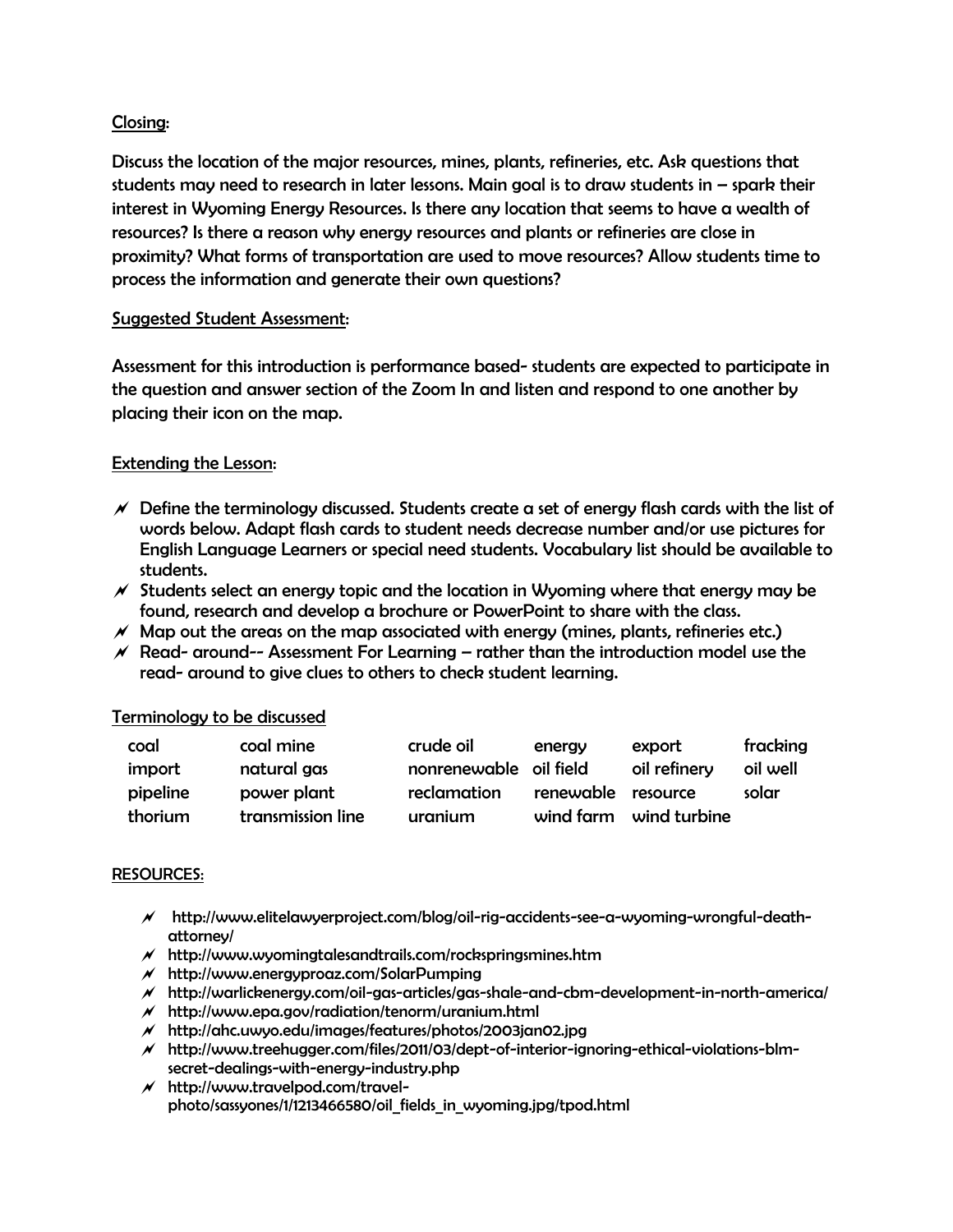- http://www.loc.gov/teachers/classroommaterials/connections/chinese-cal/thinking5.html
- http://www.flickr.com/photos/dukeenergy/4605020688/sizes/m/in/photostream/
- http://www.wyomingcarboncounty.com/images/citypics/hanna/historypics/4lg.jpg
- $M$  http://www.wordle.net/create
- $M$  Roberts, Phil. Wyoming Almanac.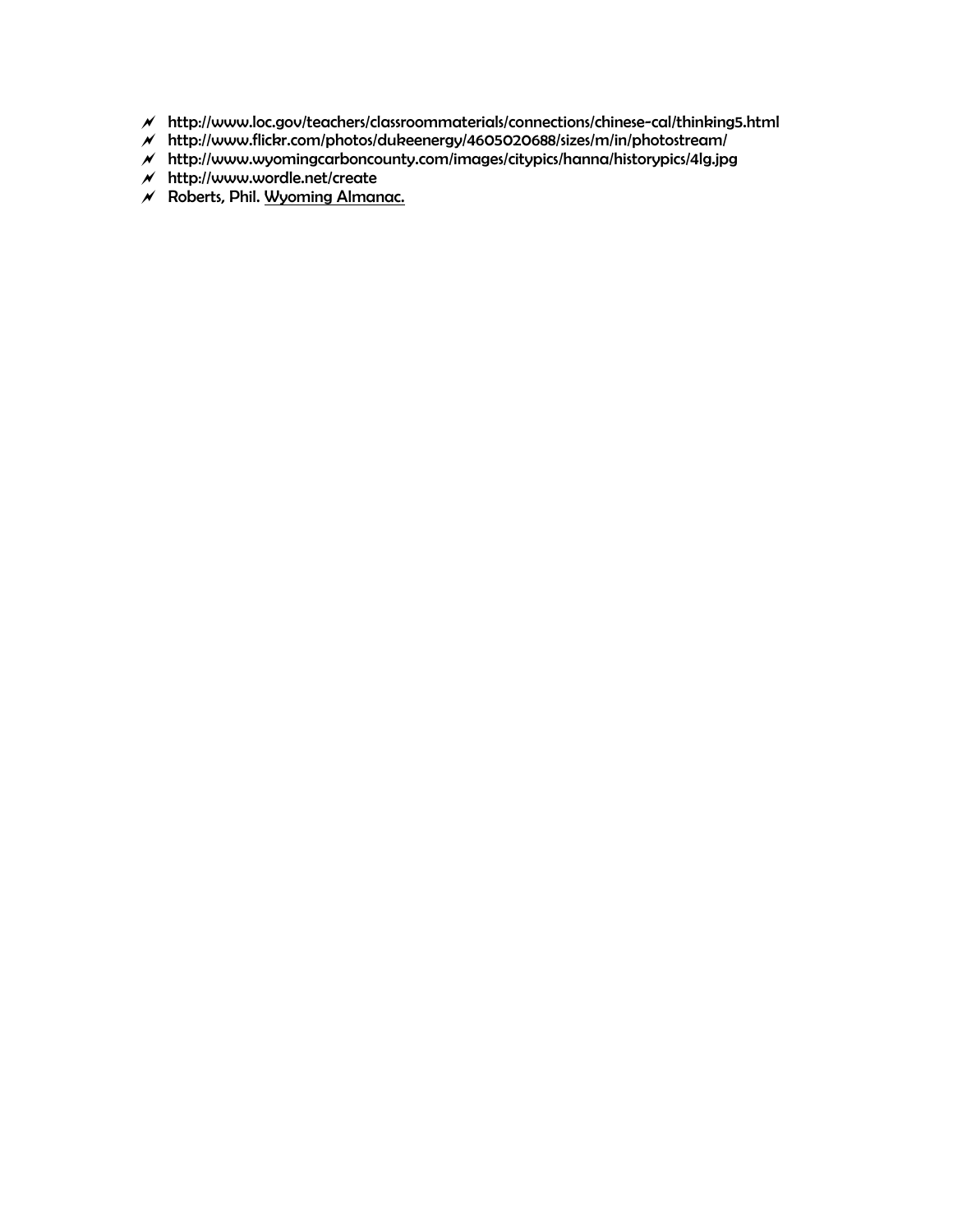Read-Around Wyoming's Energy Resources

I have the first card which is OIL WELL. Oil is a NONRENEWABLE RESOURCE. The first oil strike was Dallas Dome in 1884 near Lander, WY.

Who has OIL FIELD?

I have OIL FIELD. The first oil field was Salt Creek near Casper, WY, in 1887. Who has PIPELINE?

I have PIPELINE the first one built was to transport oil from Salt Creek to Casper, WY, in 1910.

Who has OIL REFINERY?

I have COAL which was initially used to power steam engines. The first commercial coal mine was in Carbon County in 1867.

Who has COAL MINE?

I have COAL MINE. The Black Thunder Mine in Wright set a national record by producing 2 million tons of coal in a single month and EXPORTS coal to 116 power plants.

Who has THE LARAMIE RIVER STATION BASIN ELECTRIC POWER PLANT?

I have LARAMIE RIVER STATION BASIN ELECTRIC POWER PLANT, located in Wheatland, is one of the largest consumer operated plants. The electricity produced at Laramie River is sent to substations in Wyoming, Nebraska and Colorado, where it is then delivered to Missouri Basin Power Project

Who has POWDER RIVER BASIN?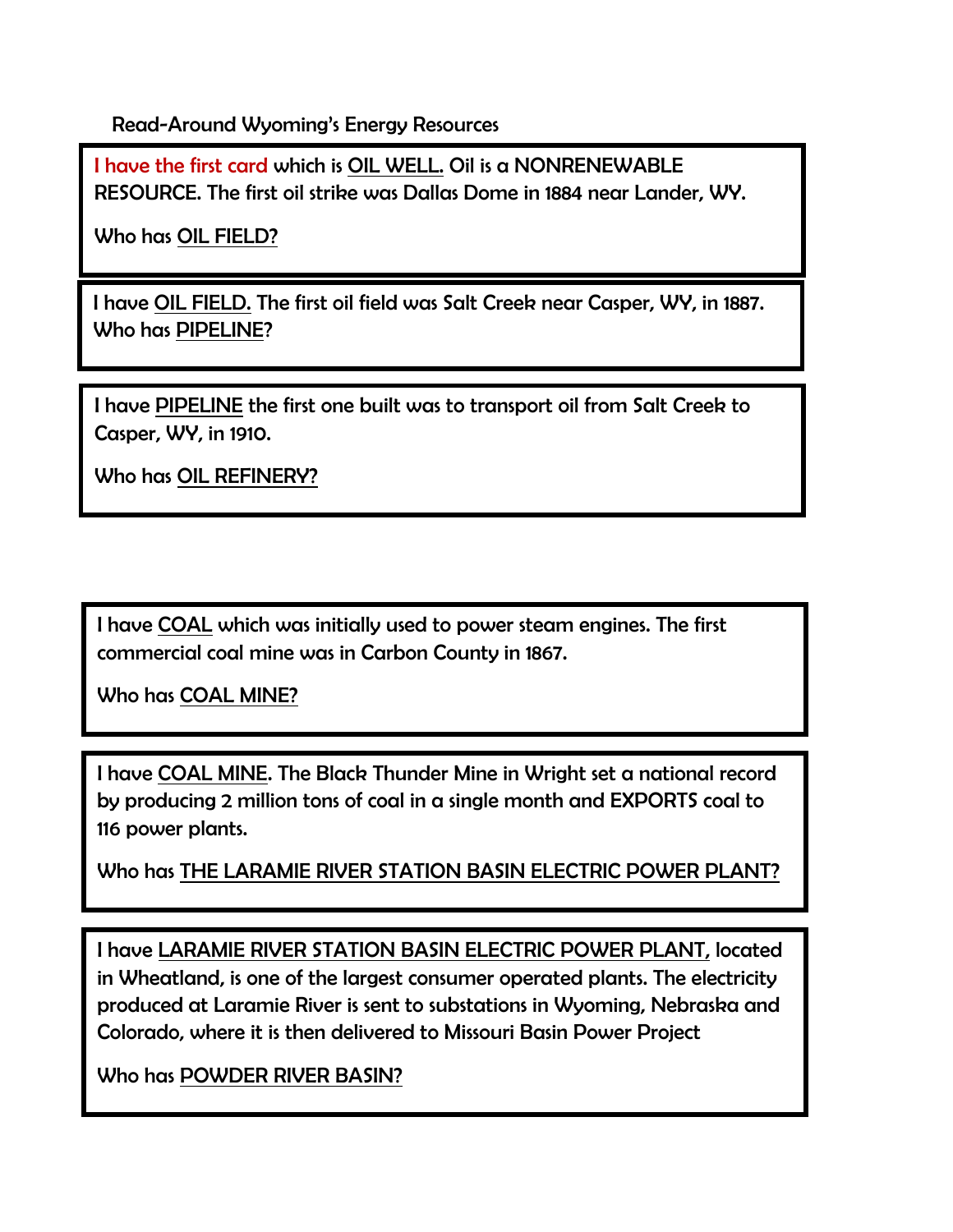I have POWDER RIVER BASIN near Gillette, which is number one in coal production in the United States providing coal to many of Wyoming's Power Plants as well as exporting to other states and countries.

Who has DAVE JOHNSTON POWER PLANT?

I have DAVE JOHNSTON POWER PLANT which is 6 miles east of Glenrock. It is one of the largest coal-fired plants in the Rockies, receiving coal from mines in Wyoming's Powder River Basin.

Who has JIM BRIDGER POWER PLANT?

I have JIM BRIDGER POWER PLANT located east of Point of Rocks. The power plant burns coal provided by the Bridger Coal Company Mine and generates power for customers in six Western states. (east of Rock Springs)

Who has WYODAK POWER PLANT?

I have WYODAK POWER PLANT in Gillette which is a coal-fired plant that uses an air-cooled operation to produce electricity for more than 170,000 residents.

Who has NAUGHTON POWER PLANT?

I have NAUGHTON POWER PLANT near Kemmerer. It is a coal-fired power station owned and operated by [MidAmerican Energy](http://www.sourcewatch.org/index.php?title=MidAmerican_Energy) that is ranked  $58^{th}$  on a list of most polluting power plants as far as coal waste.

Who has URANIUM ?

I have URANIUM which is used to produce nuclear energy. The largest uranium reserve in the United States is found in Wyoming in Converse County.

Who has THORIUM?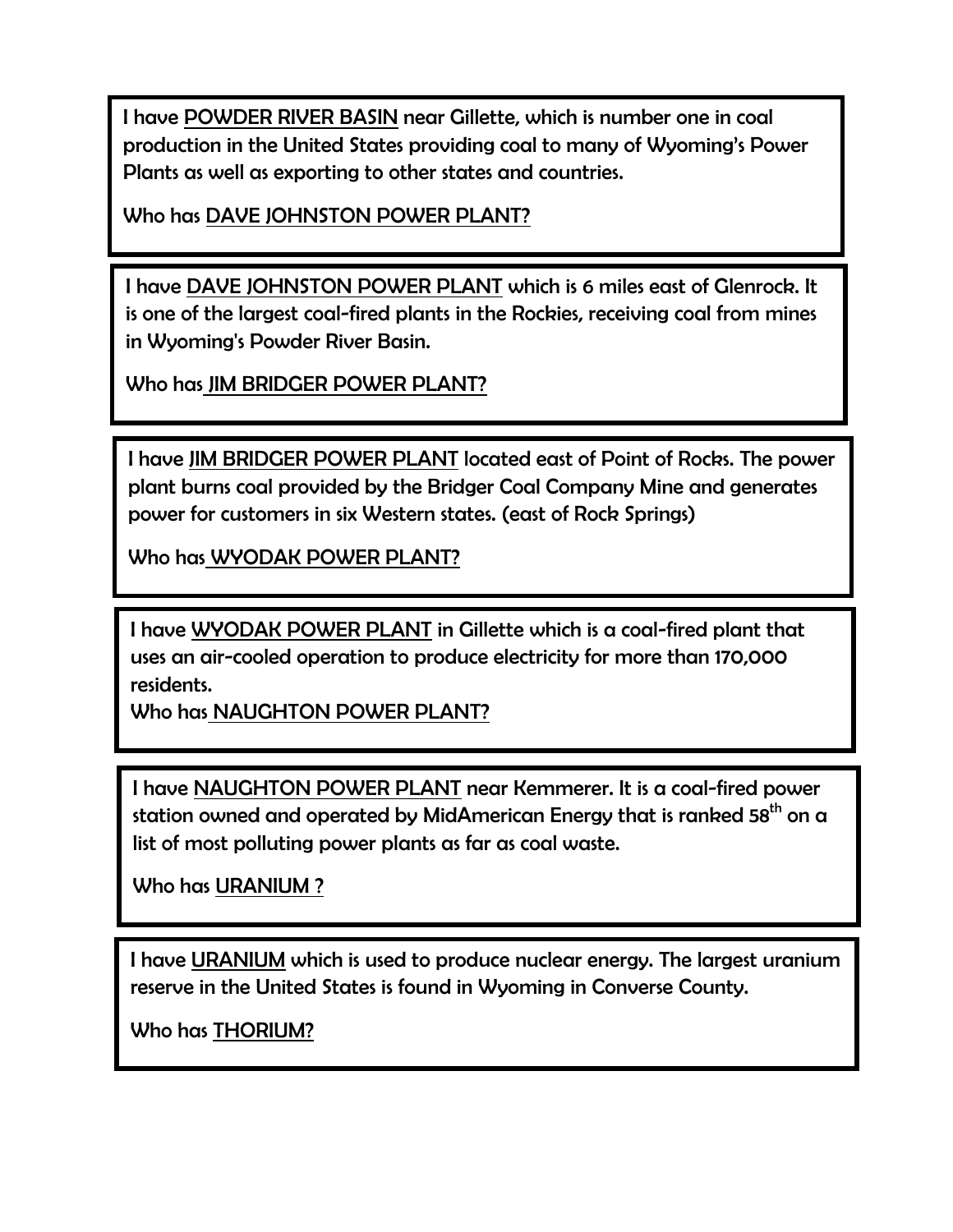I have THORIUM which is used with uranium to produce nuclear energy and is mined in Sundance.

Who has LUMBER?

I have LUMBER which is one of our states natural resources. Wyoming's 23 sawmills produced about 168 million board feet of lumber, timbers, and other sawn products per year. Park County has 10 sawmills which provides employment to many people. Who has BLM?

I have OIL REFINERY. The first one was the Pennsylvania Refinery near Casper, WY in 1895. The city has operated a refinery ever since, although many have been built and closed over the years; the Little America Refining Company remains in the Casper area and has the capacity of producing 24,500 barrels per day.

Who has FRONTEIR OIL REFINERY?

I have FRONTEIR OIL REFINERY located in Cheyenne; it has the capacity of producing 52,000 barrels per day. Oil refining is a process where crude oil is changed into useable products like gasoline and EXPORTED across state lines.

Who has WYOMING REFINING?

I have WYOMING REFINING located in Newcastle, which Wyoming's smallest refinery producing only 12,500 barrels per day. Other by-products of crude oil that are IMPORTED by other states include; diesel, jet fuel, natural gas, heating oil, kerosene, asphalt, road oil, and petrochemicals used to make plastic

Who has SINCLAIR OIL REFINERY?

I have SINCLAIR OIL REFINERY near Rawlins. The original refinery, located in the center of the town, remains in use to this day. The town was originally called Parco, after the Producers & Refiners Corporation which founded the refinery and the company town. It was renamed Sinclair after PARCO was acquired during the [Great Depression](http://en.wikipedia.org/wiki/Great_Depression) by [Sinclair Consolidated Oil Corporation.](http://en.wikipedia.org/wiki/Sinclair_Oil) It has the largest capability in Wyoming, producing 66,000 barrels per day.

Who has COAL?